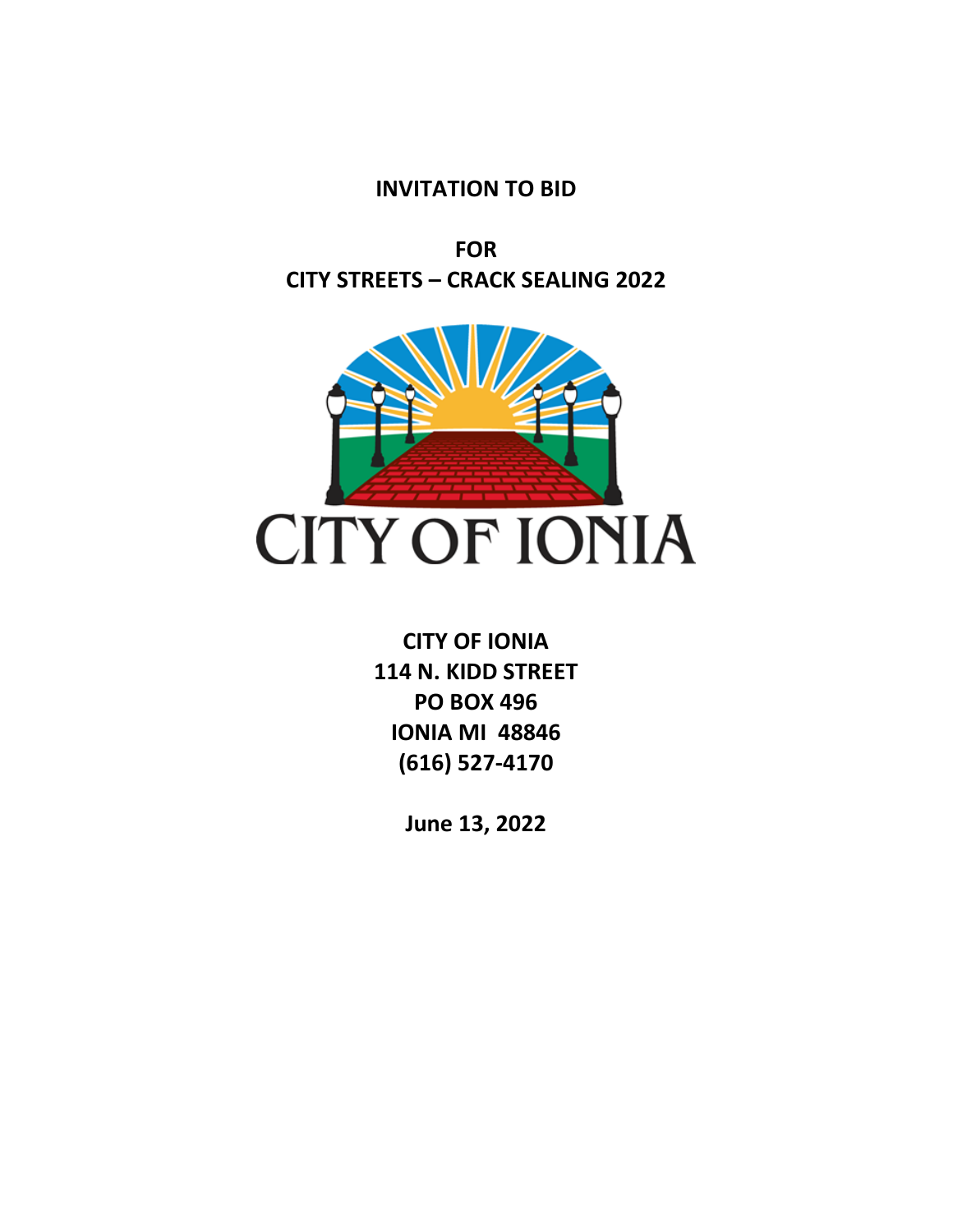# **TABLE OF CONTENTS**

# **CITY OF IONIA INVITATION TO BID FOR CITY STREETS CRACK SEALING LOCATED THROUGHOUT CITY OF IONIA MI 48846**

| <b>SECTION</b> |       |                                                  | <b>PAGE</b> |
|----------------|-------|--------------------------------------------------|-------------|
|                | L.    | <b>General Conditions</b>                        | 3           |
|                | Ш.    | Performance Bond                                 | 4           |
|                | III.  | Specific Instructions to Bidders                 | 5           |
|                | IV.   | General Specifications/Scope of Project & Safety | $6 - 7$     |
|                | V.    | <b>Bid Proposal Form</b>                         | $8 - 9$     |
|                | VI.   | Non-Iran Linked Business Certification           | 10          |
|                | VII.  | Agreement (to be executed upon bid award)        | $11 - 12$   |
|                | VIII. | Appendix A – Insurance Requirements              | $13 - 14$   |
|                | IX.   | Appendix B - Bidder's Checklist                  | 15          |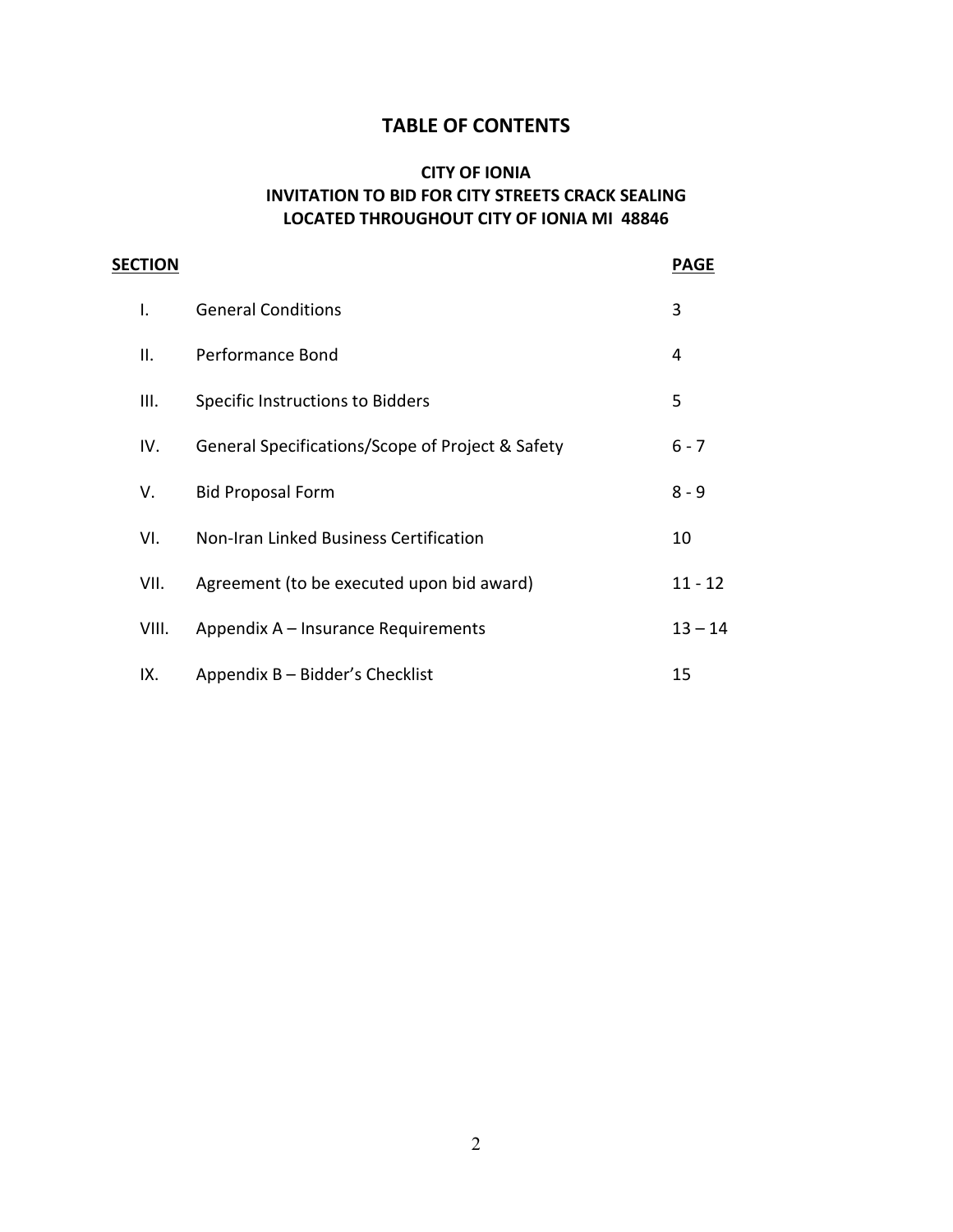## **I. GENERAL CONDITIONS**

All information requested of the vendor shall be entered into the appropriate space on the bid forms as specified. Failure to do so may result in a bid being deemed non-responsive. All information shall be entered in ink or typewritten. Mistakes may be crossed out and corrections inserted before bid submission. Corrections shall be initialed in ink by the person signing the bid. Corrections and/or modifications received after the bid closing time will not be accepted.

Time of delivery/installation shall be stated as the number of calendar days following receipt of notice of bid award by the selected vendor until receipt of the goods/services by the city. Time of delivery/installation may be considered as a determining factor in the award decision. Prices shall be stated in units of quantity specified in the bid document. In case of a discrepancy in computing the amount of the bid, the unit price shall govern. All quantities stated, unless indicated otherwise, are estimates and the city reserves the right to increase or decrease the quantity at the unit price bid as best fits its needs.

All prices will remain in effect for at least 120 days to allow for review/approval by the Ionia City Council and then remain firm for the length of the contract from date of award by the Council. Bids shall include all charges for delivery, packing, etc. unless otherwise stated in the bid document. The city is not responsible for and will not pay any fuel surcharges during the term of the contract. Unit prices bid shall include delivery.

## **Bid Submission and Terms**

Please read these instructions carefully. Bids may be disqualified if not submitted as detailed below.

All bids must be in writing and must contain an *original* signature by an authorized officer of the firm. Electronic bids (i.e., telephonic, FAX, etc.) are NOT acceptable. All bids shall be presented in a sealed envelope and clearly contain on the outside of the sealed envelope the notation: **CITY STREETS – CRACK SEALING 2022.** 

To be considered, all bids must be submitted and received in the **Ionia City Manager's Office** by the date and time specified, which is **Tuesday, June 28, 2022 by 3:00 PM.** No late, emailed, faxed or telephone bids will be accepted. The city reserves the right to postpone the bid opening for its own convenience.

The city further reserves the right (1) to accept or reject any bid, or any part thereof, (2) to waive any irregularity in a bid, (3) to accept the bid that is in the best interest of the city, (4) to reduce or eliminate this purchase without prior notice, and (5) to issue post-bid addendums to clarify or request additional information including pricing. The undersigned hereby agrees that if the foregoing proposal shall be accepted by city, the successful bidder will, within ten (10) consecutive calendar days after receiving notice of the acceptance of such bid proposal, provide proof of insurance and enter into a contract to furnish labor, equipment, and tools necessary to completely execute the work at the pricing provided in the attached cost proposal.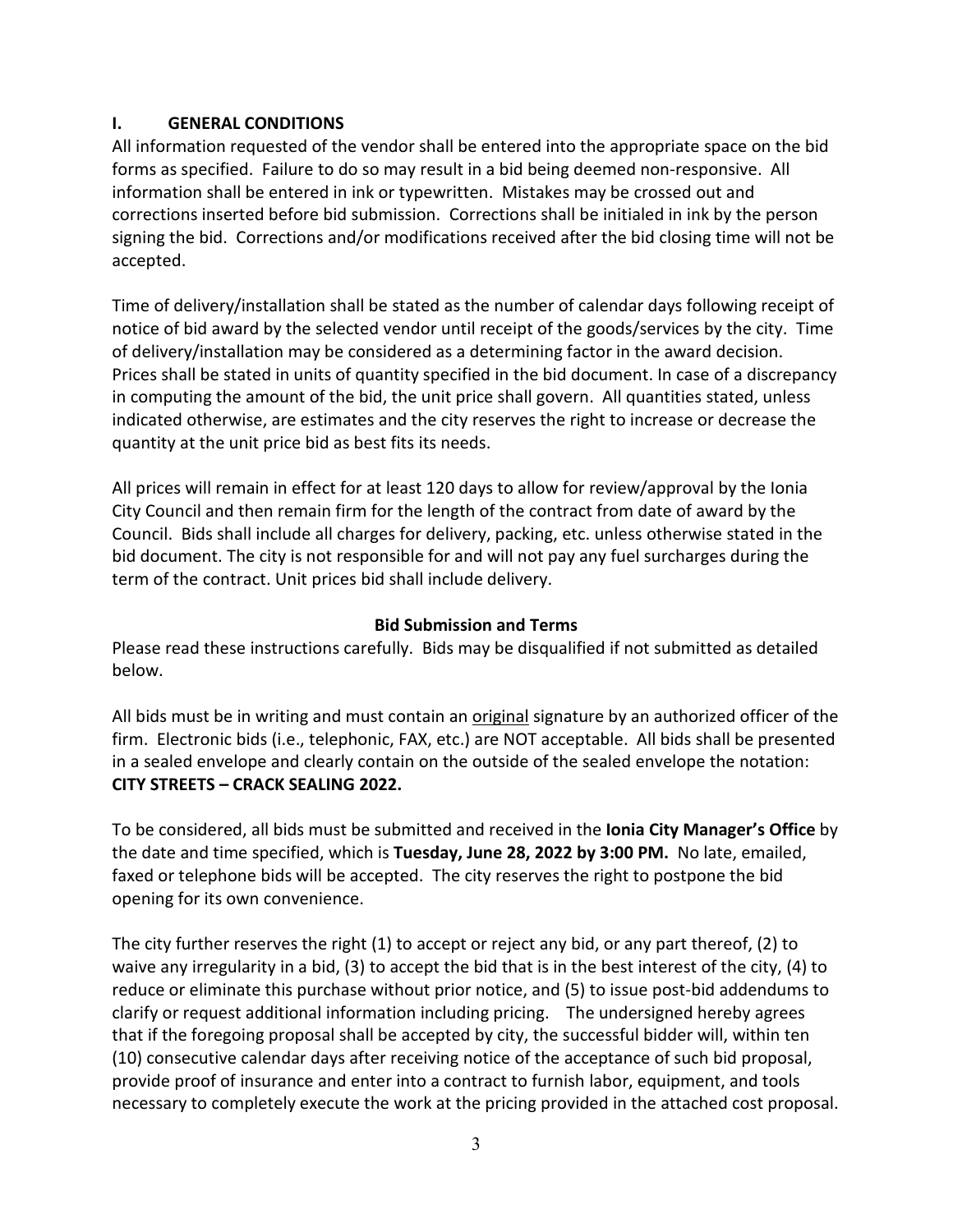Bid Default – In case of default by the bidder or contractor, the City of Ionia may procure the articles or services required by this agreement from other sources and hold the successful bidder responsible for any excess costs.

Hold Harmless – The successful bidder agrees to protect, defend, and save the city harmless against any demand for payment for the use of any patented material, process, article, or device that may form a part of the work covered by either order or contract. Bidder further agrees to indemnify and save the city harmless from suits or action of every nature and description brought against it, for or on account of any injuries or damages received or sustained by any party or parties, by or from any of the acts of the contractor, his employees, subcontractors, or agents.

W-9 Form - Successful bidder agrees to complete and place on file annually or as otherwise required by the city, a federal W-9 Form, "Request for Taxpayer Identification Number and Certification."

Proof of Insurance – The successful bidder agrees to provide proof of insurance, naming the City of Ionia as an additional insured, as specified in **Appendix A.** 

#### **II. PERFORMANCE BOND (Surety or Cash Performance Bond) – Only required for bids in excess of \$50,000**

**Surety Performance Bond** – As required by Michigan law (the Michigan Contractor's Bond for Public Buildings or Works Act), the contractor whose bid is accepted **in excess of \$50,000** shall furnish a performance bond at its own expense with a company acceptable to the city in the full amount (100%) of the award. The bond shall be made payable to the City of Ionia. The performance bond shall serve as security for the faithful performance of this contract including any maintenance or warranty provisions and for the payment of all persons performing labor or furnishing materials in connection with this contract. Premiums for the performance bond shall be paid by the contractor. If at any time the city shall be dissatisfied with any surety or surety bond or performance bond, or if for any other reasons such bond shall cease to be adequate security for the city, the contractor shall within ten (10) days after notice from the city to do so, substitute an acceptable bond in performance and sum and signed by other sureties which are acceptable to the city. The premiums on such substitute bond shall be paid by the contractor. The performance bond shall remain in full force and effect during the life of the contract and during the term of any warranty or maintenance required by the specifications.

The contractor may not commence work until the performance bond has been received and approved by the city.

**Cash Performance Bond** – Contractor shall be allowed to provide a cash performance bond in lieu of the surety performance bond listed above.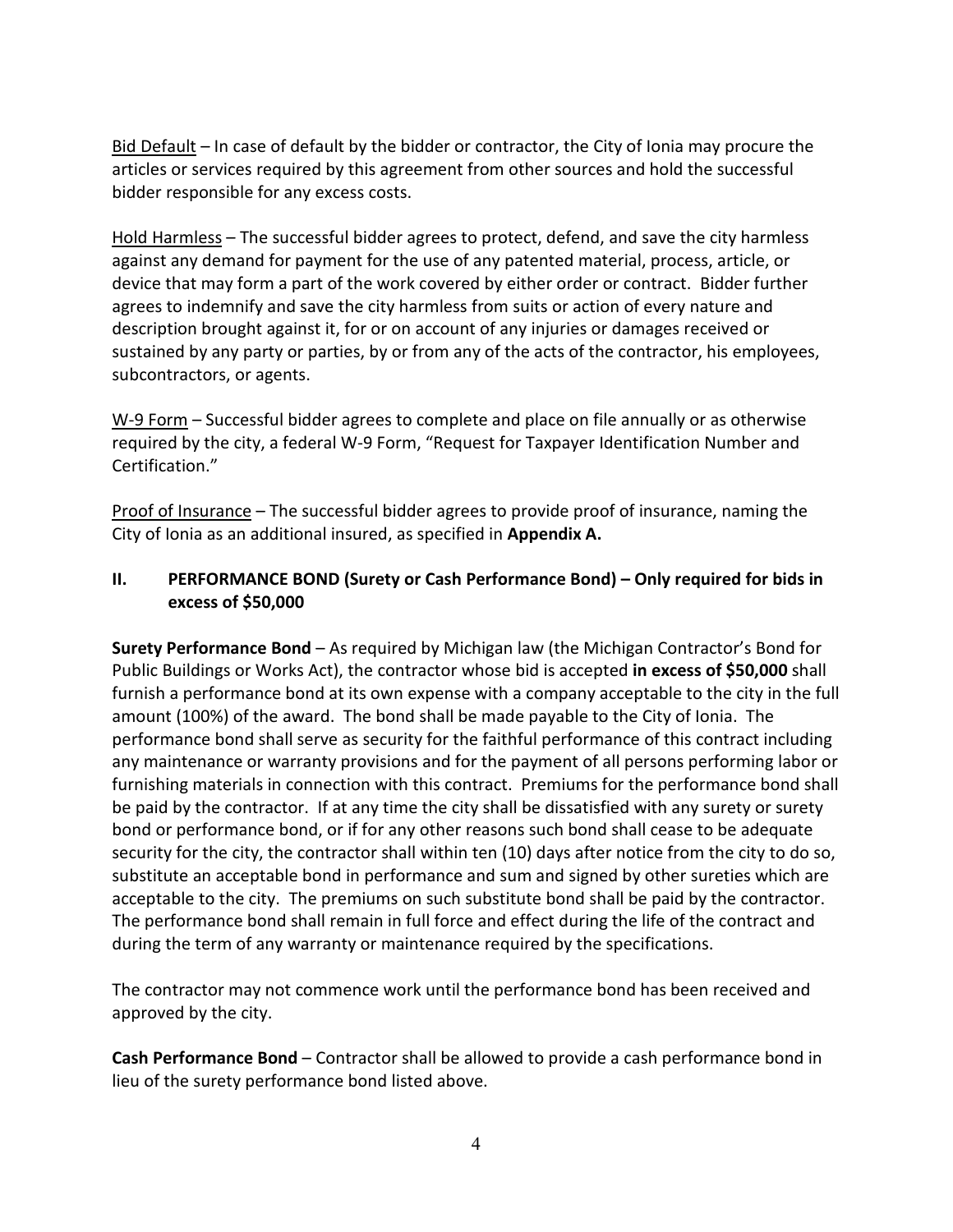**\*\*\*All bidders submitting a bid above \$50,000 shall include a letter from their bonding agent (labeled Exhibit A) and submit it with their bid documents, indicating that upon award of the contract, they will be able to secure a performance bond and maintenance and guarantee bond.**

#### **III. SPECIFIC INSTRUCTION TO BIDDERS**

- 1. To submit a valid bid, each bidder **must complete and return this entire packet with required attachments and authorized signatures**. Bids by partnerships should be signed with the partnership name by one of the members of the partnership or by an authorized representative, followed by the signature and title of the person signing. Proposals by corporations must be signed with the name of the corporation, followed by the signature and designation of the president, vice-president or person authorized to bind it contractually. **Any proposal not properly executed or missing any required information as specified herein will cause the bid to be considered non-responsive and shall be rejected by the city.**
- 2. To receive consideration, bids must be received prior to the specified time of opening and reading as designated in the invitation.
- 3. Bidders are required to use the proposal form furnished by the city when submitting their proposal. Envelopes must be **sealed** when submitted and clearly marked on the outside indicating the name of the bid, which is **CITY STREETS – CRACK SEALING 2022.**
- 4. References in the specifications or description of materials, supplies, equipment, or services to a particular trade name, manufacturer's catalog, or model number are made for descriptive purposes to guide the bidder in interpreting the type of materials or supplies, equipment or nature of the work desired. They should not be construed as excluding proposals on equivalent types of materials, supplies, and equipment or for performing the work in a manner other than specified.
- 5. Proposals should be mailed or delivered to the city manager's office at Ionia City Hall, 114 N. Kidd Street, PO Box 496, Ionia MI 48846.
- 6. Special conditions, if any, included in this document shall take precedence over any conditions listed under General Conditions or Specific Instructions to Bidders.
- 7. Bodily injury, property damage, liability, and worker's compensation insurance As part of its bid response, the contractor shall attach copies of valid certificates of insurance as evidence that the contractor carries adequate insurance satisfactory to the city (see Appendix A for required insurance types and minimum liability limits). Upon execution of the contract, contractor shall provide copies of the same insurance, but with the addition of City of Ionia named as an additional insured party.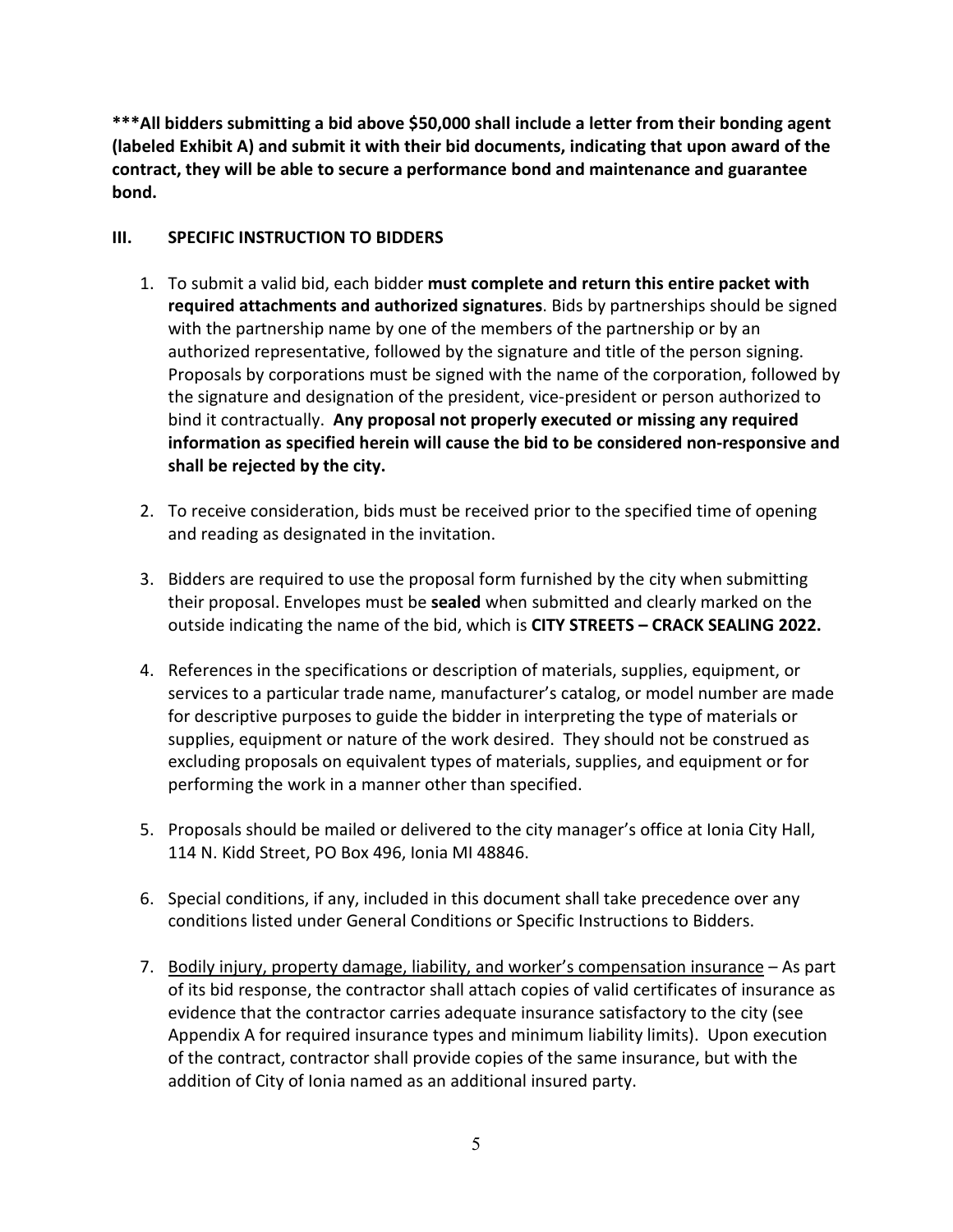# **IV. GENERAL SPECIFICATIONS/SCOPE OF PROJECT AND SAFETY**

The City of Ionia is seeking sealed bids from qualified contractors for crack sealing of city streets as specified on the enclosed bid sheet list. Any questions regarding these work specifications shall be directed to Gary Cunningham, Public Works Director at 616-527-5786 or [gcunningham@ci.ionia.mi.us.](mailto:gcunningham@ci.ionia.mi.us)

# **GENERAL SPECIFICATIONS**

- 1. Contractor is responsible for inspecting all streets listed for crack filling to properly evaluate the extent of work required prior to submitting his/her bid.
- 2. Material used for crack sealing must be an ASTM/MDOT approved sealant, specifically designed for crack sealing of streets. The sealant will be heated and placed in accordance with ASTM/MDOT/manufacturer's specifications, with material penetrating the full depth of the crack. The entire crack width opening must also be filled. Crack fill material must not track when the job is completed and must also remain pliable to flex as necessary during temperature changes.
- 3. All cracks and separations in the asphalt pavement greater than 1/8 inch in width or one foot in length or greater shall be sealed. Contractor shall clear all loose material using 100 P.S.I. from cracks prior to installing sealant. Cracks must be dry prior to placing sealant. It shall be the contractor's responsibility to protect the sealant from traffic until it has cured.
- 4. Contractor shall erect signs, barricades and otherwise use proper traffic controls while conducting crack filling work.
- 5. Contractor shall warranty his/her crack sealing work for no less than one year from date of installation.
- 6. Contractor shall provide bid pricing that is all-inclusive of the scope of work. Any hidden conditions that arise during work that were not foreseeable prior to bidding shall be handled by change order, which shall be agreed to by the City and the contractor before any extra work commences. In the event the City requests additional streets be crack sealed, such additional work shall also be handled via change order.
- 7. Contractor shall complete all work as specified, within 30 days of receipt of Notice of Bid Award.

Where not more specifically described in these specifications, workmanship shall conform to all of the methods and operations of best standards and accepted practices of the trade or trades involved. All work shall be performed by personnel skilled in their respective lines of work.

Contractor shall be responsible for insuring products, materials, and equipment used or brought to the project against all risks of loss, including completed operations, loss of use or business interruption. The city will not be responsible for any loss suffered by contractor.

Storage, vehicle and equipment staging, and other ground operations shall be reviewed and approved by the city in advance at all times.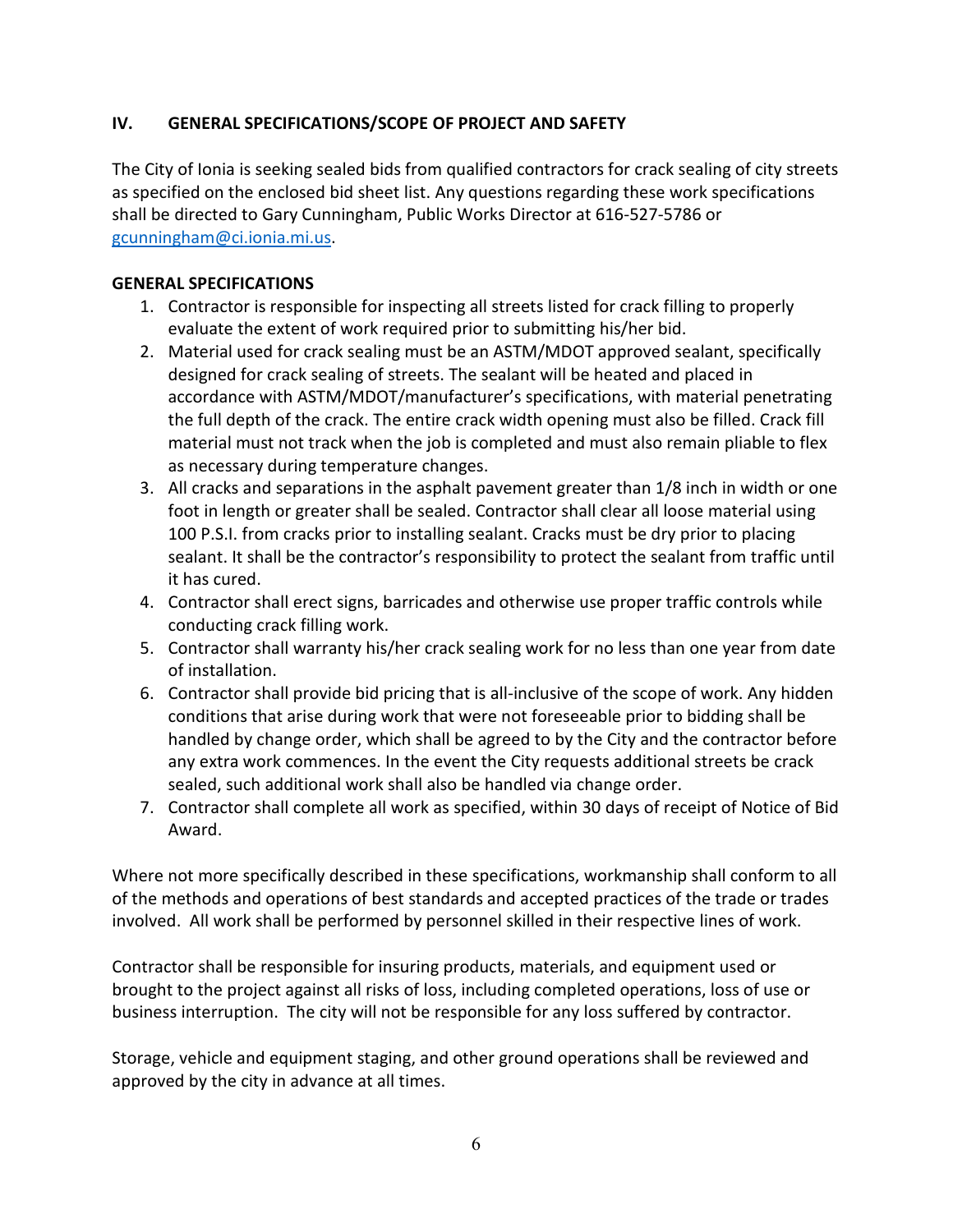Contractor shall be responsible for damage to the city's premises that may be caused by his work. Should damage occur as a result of the contractor's work, the contractor is responsible for the repair and/or replacement of the damaged area. Otherwise, the city shall repair and/or replace the damaged area and charge the contractor or deduct the amount from the contractor's payment.

Contractor shall obtain all necessary permits required by laws and regulations, give all required notices, and pay all lawful fees in accordance with requirements for his particular work. Contractor shall deliver to the city certificates of inspection where such are required. All federal, state and local taxes, when applicable are the responsibility of the contractor and should be included in the bid price. However, the city is tax exempt and state sales taxes should not be included as part of the bid.

Partial payments shall be made at the discretion of the city manager. The city reserves the right to withhold payments until acceptance of the work completed as specified by invoice.

#### **SAFETY**

The contractor shall perform all work in accordance with the "General Safety Rules and Regulations for the Construction Industry" as promulgated by MIOSHA.

The contractor shall perform all work in accordance with applicable local, state, and federal laws, rules, regulations and zoning and building codes, as well as MIOSHA guidelines in effect at the time of the project. The contractor shall be responsible for providing and for the placement of barricades, tarps, plastic, flag tape, and all other safety/traffic control equipment required to protect the public, employees, surrounding areas, equipment, and vehicles.

Upon request, contractor shall provide a copy of his written Safety Program for review by the city.

In the event of an emergency affecting the safety of persons or property, contractor shall act immediately to prevent threatened loss or damage. The contractor shall immediately stop any activity or operation affecting safety until the situation is corrected.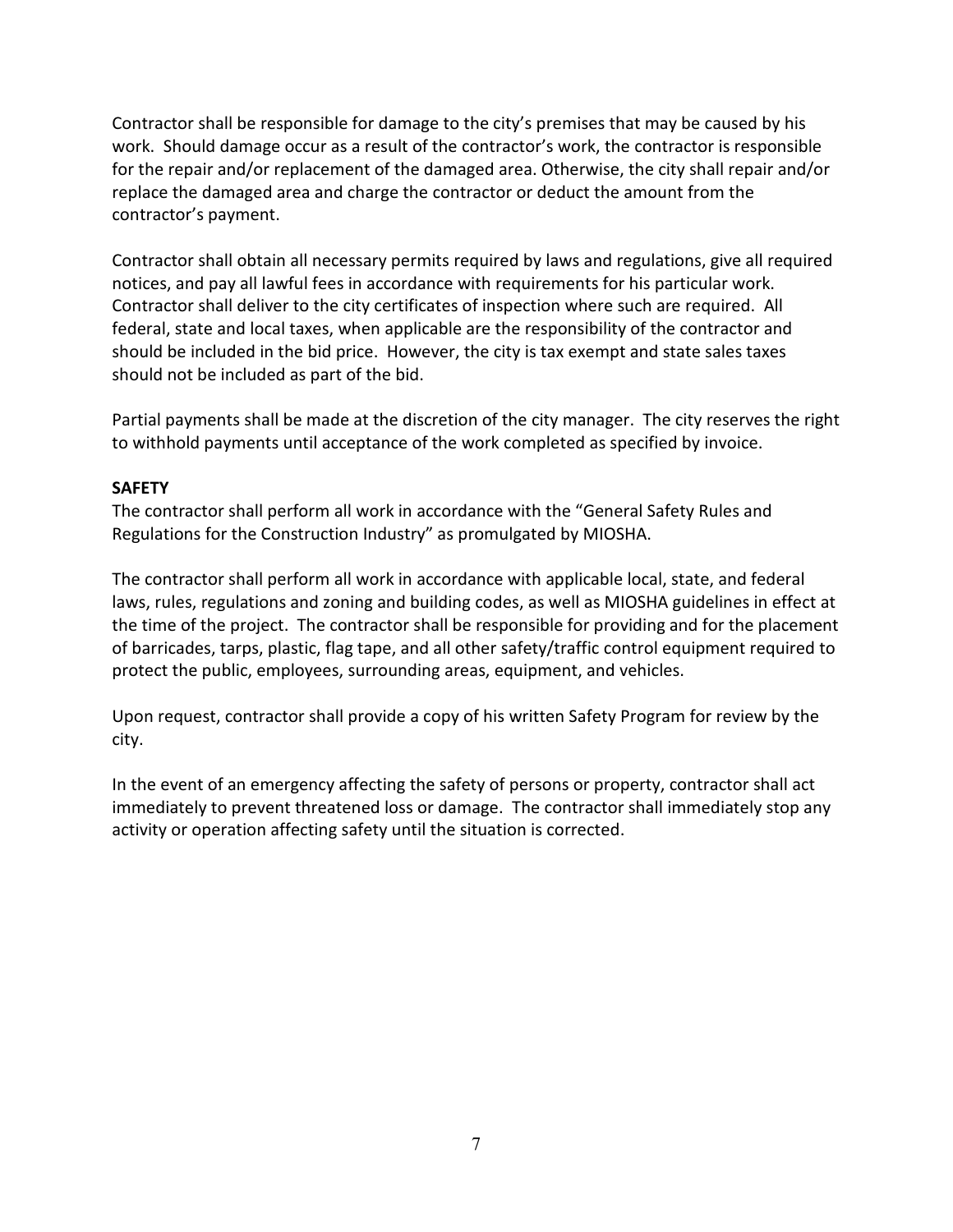#### **V. BID FORM: CITY OF IONIA CRACK SEALING**

The undersigned hereby declares that the instructions and specifications, including all appendixes, have been carefully examined, and that crack sealing of the specified City of Ionia street segments will be done for the price set forth in this bid. It is understood and agreed that all bid pricing shall remain in effect for at least one hundred twenty (120) days from the date of the bid opening to allow for the award of the bid and that if chosen the prices bid will remain firm. The undersigned bidder further agrees and understands that the City of Ionia reserves the right to reject any and all bids and the right to waive irregularities in bidding if it determines such action to be in the best interest of the city.

|  | E-mail ___________________________ |  |
|--|------------------------------------|--|
|  |                                    |  |
|  | Date                               |  |

# **City of Ionia, MI – City Streets Crack Sealing Schedule of Work:**

| Location        | Segment                      | Length     | <b>Bid</b> |
|-----------------|------------------------------|------------|------------|
| Lovell St       | Lincoln Ave to Washington St | 730 ft     | Ś.         |
| Skyview Dr      | Lincoln Ave to Highland Dr   | $1,150$ ft | Ś.         |
| Highland Dr     | Skyview Dr to Melody Ln      | 520 ft     | \$         |
| Melody Ln       | Highland Dr to Southview Dr  | 360 ft     |            |
| Southview Dr    | Melody Ln to Skyview Dr      | 530 ft     | Ś.         |
| <b>Bliss St</b> | Jackson St to Jefferson St   | 715 ft     |            |

**TOTAL BID \$\_\_\_\_\_\_\_\_\_\_\_\_\_\_**

Length of time to project completion (in days)

Estimated start (in number of days) after receiving notice of award \_\_\_\_\_\_\_\_\_\_\_ Additional Questions required to complete bid form: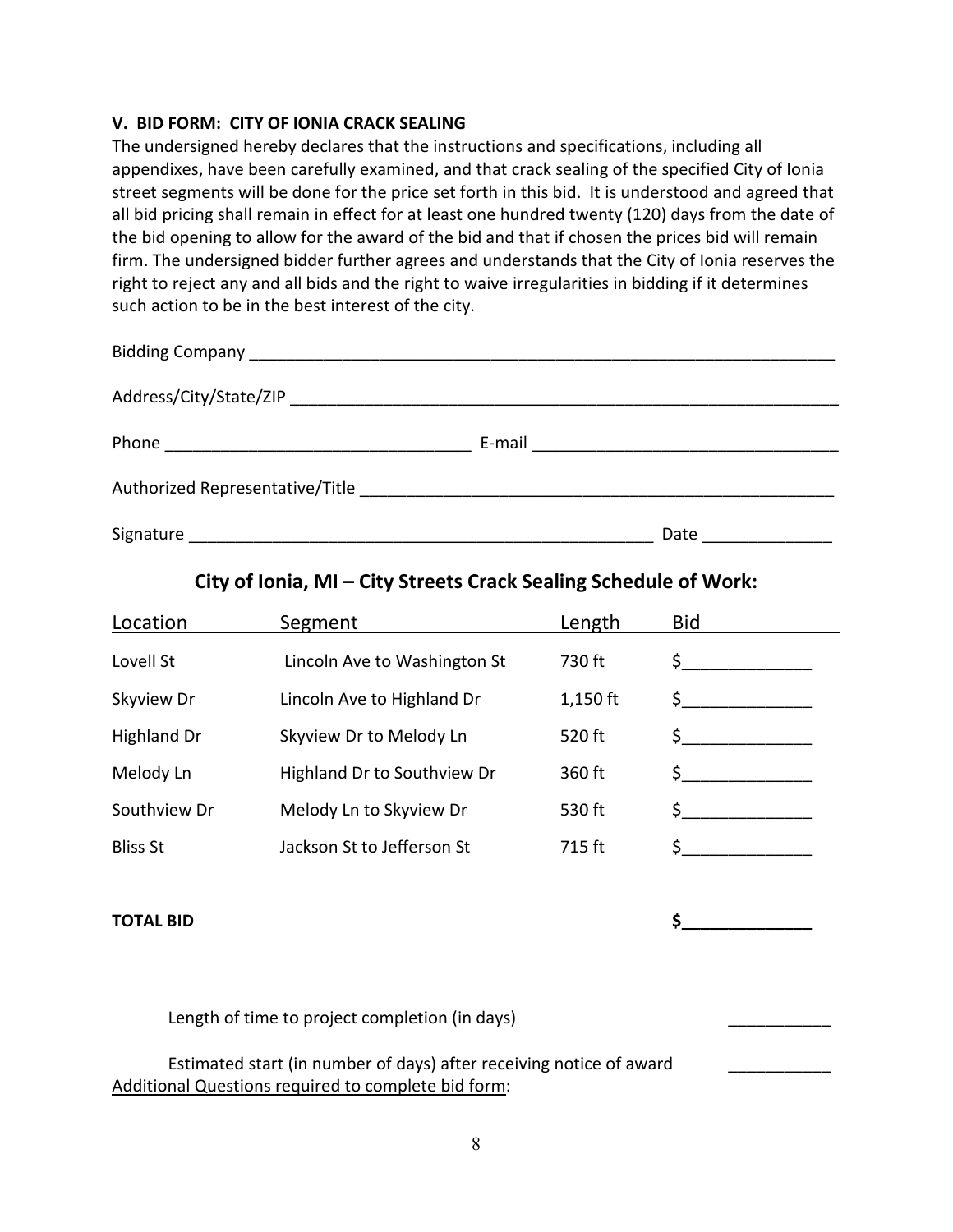1. How is your company organized (corporation, partnership, etc.) and how long have you been in business? List the name and contact information for the owner, president, managing partner or CEO.

\_\_\_\_\_\_\_\_\_\_\_\_\_\_\_\_\_\_\_\_\_\_\_\_\_\_\_\_\_\_\_\_\_\_\_\_\_\_\_\_\_\_\_\_\_\_\_\_\_\_\_\_\_\_\_\_\_\_\_\_\_\_\_\_\_\_\_\_\_\_\_\_ \_\_\_\_\_\_\_\_\_\_\_\_\_\_\_\_\_\_\_\_\_\_\_\_\_\_\_\_\_\_\_\_\_\_\_\_\_\_\_\_\_\_\_\_\_\_\_\_\_\_\_\_\_\_\_\_\_\_\_\_\_\_\_\_\_\_\_\_\_\_\_\_

\_\_\_\_\_\_\_\_\_\_\_\_\_\_\_\_\_\_\_\_\_\_\_\_\_\_\_\_\_\_\_\_\_\_\_\_\_\_\_\_\_\_\_\_\_\_\_\_\_\_\_\_\_\_\_\_\_\_\_\_\_\_\_\_\_\_\_\_\_\_\_\_ \_\_\_\_\_\_\_\_\_\_\_\_\_\_\_\_\_\_\_\_\_\_\_\_\_\_\_\_\_\_\_\_\_\_\_\_\_\_\_\_\_\_\_\_\_\_\_\_\_\_\_\_\_\_\_\_\_\_\_\_\_\_\_\_\_\_\_\_\_\_\_\_

\_\_\_\_\_\_\_\_\_\_\_\_\_\_\_\_\_\_\_\_\_\_\_\_\_\_\_\_\_\_\_\_\_\_\_\_\_\_\_\_\_\_\_\_\_\_\_\_\_\_\_\_\_\_\_\_\_\_\_\_\_\_\_\_\_\_\_\_\_\_\_\_ \_\_\_\_\_\_\_\_\_\_\_\_\_\_\_\_\_\_\_\_\_\_\_\_\_\_\_\_\_\_\_\_\_\_\_\_\_\_\_\_\_\_\_\_\_\_\_\_\_\_\_\_\_\_\_\_\_\_\_\_\_\_\_\_\_\_\_\_\_\_\_\_

- **2.** Please provide the name and work experience of the project site supervisor you are assigning to this contract. This supervisor will be the main contact for the city and will oversee contract compliance, timeliness and work quality.
- **3.** Has your company had a similar contract terminated for cause within the last three (3) years? If yes, please explain.

\_\_\_\_\_\_\_\_\_\_\_\_\_\_\_\_\_\_\_\_\_\_\_\_\_\_\_\_\_\_\_\_\_\_\_\_\_\_\_\_\_\_\_\_\_\_\_\_\_\_\_\_\_\_\_\_\_\_\_\_\_\_\_\_\_\_\_\_\_\_\_\_ \_\_\_\_\_\_\_\_\_\_\_\_\_\_\_\_\_\_\_\_\_\_\_\_\_\_\_\_\_\_\_\_\_\_\_\_\_\_\_\_\_\_\_\_\_\_\_\_\_\_\_\_\_\_\_\_\_\_\_\_\_\_\_\_\_\_\_\_\_\_\_\_ \_\_\_\_\_\_\_\_\_\_\_\_\_\_\_\_\_\_\_\_\_\_\_\_\_\_\_\_\_\_\_\_\_\_\_\_\_\_\_\_\_\_\_\_\_\_\_\_\_\_\_\_\_\_\_\_\_\_\_\_\_\_\_\_\_\_\_\_\_\_\_\_

**4.** Please provide the names, phone numbers and email addresses of at least three customers for whom you have performed demolition services within the last five years. If possible, these customers should be governmental or public entities:

\_\_\_\_\_\_\_\_\_\_\_\_\_\_\_\_\_\_\_\_\_\_\_\_\_\_\_\_\_\_\_\_\_\_\_\_\_\_\_\_\_\_\_\_\_\_\_\_\_\_\_\_\_\_\_\_\_\_\_\_\_\_\_\_\_\_\_\_\_\_\_\_ \_\_\_\_\_\_\_\_\_\_\_\_\_\_\_\_\_\_\_\_\_\_\_\_\_\_\_\_\_\_\_\_\_\_\_\_\_\_\_\_\_\_\_\_\_\_\_\_\_\_\_\_\_\_\_\_\_\_\_\_\_\_\_\_\_\_\_\_\_\_\_\_ \_\_\_\_\_\_\_\_\_\_\_\_\_\_\_\_\_\_\_\_\_\_\_\_\_\_\_\_\_\_\_\_\_\_\_\_\_\_\_\_\_\_\_\_\_\_\_\_\_\_\_\_\_\_\_\_\_\_\_\_\_\_\_\_\_\_\_\_\_\_\_\_ \_\_\_\_\_\_\_\_\_\_\_\_\_\_\_\_\_\_\_\_\_\_\_\_\_\_\_\_\_\_\_\_\_\_\_\_\_\_\_\_\_\_\_\_\_\_\_\_\_\_\_\_\_\_\_\_\_\_\_\_\_\_\_\_\_\_\_\_\_\_\_\_ \_\_\_\_\_\_\_\_\_\_\_\_\_\_\_\_\_\_\_\_\_\_\_\_\_\_\_\_\_\_\_\_\_\_\_\_\_\_\_\_\_\_\_\_\_\_\_\_\_\_\_\_\_\_\_\_\_\_\_\_\_\_\_\_\_\_\_\_\_\_\_\_ \_\_\_\_\_\_\_\_\_\_\_\_\_\_\_\_\_\_\_\_\_\_\_\_\_\_\_\_\_\_\_\_\_\_\_\_\_\_\_\_\_\_\_\_\_\_\_\_\_\_\_\_\_\_\_\_\_\_\_\_\_\_\_\_\_\_\_\_\_\_\_\_ \_\_\_\_\_\_\_\_\_\_\_\_\_\_\_\_\_\_\_\_\_\_\_\_\_\_\_\_\_\_\_\_\_\_\_\_\_\_\_\_\_\_\_\_\_\_\_\_\_\_\_\_\_\_\_\_\_\_\_\_\_\_\_\_\_\_\_\_\_\_\_\_ \_\_\_\_\_\_\_\_\_\_\_\_\_\_\_\_\_\_\_\_\_\_\_\_\_\_\_\_\_\_\_\_\_\_\_\_\_\_\_\_\_\_\_\_\_\_\_\_\_\_\_\_\_\_\_\_\_\_\_\_\_\_\_\_\_\_\_\_\_\_\_\_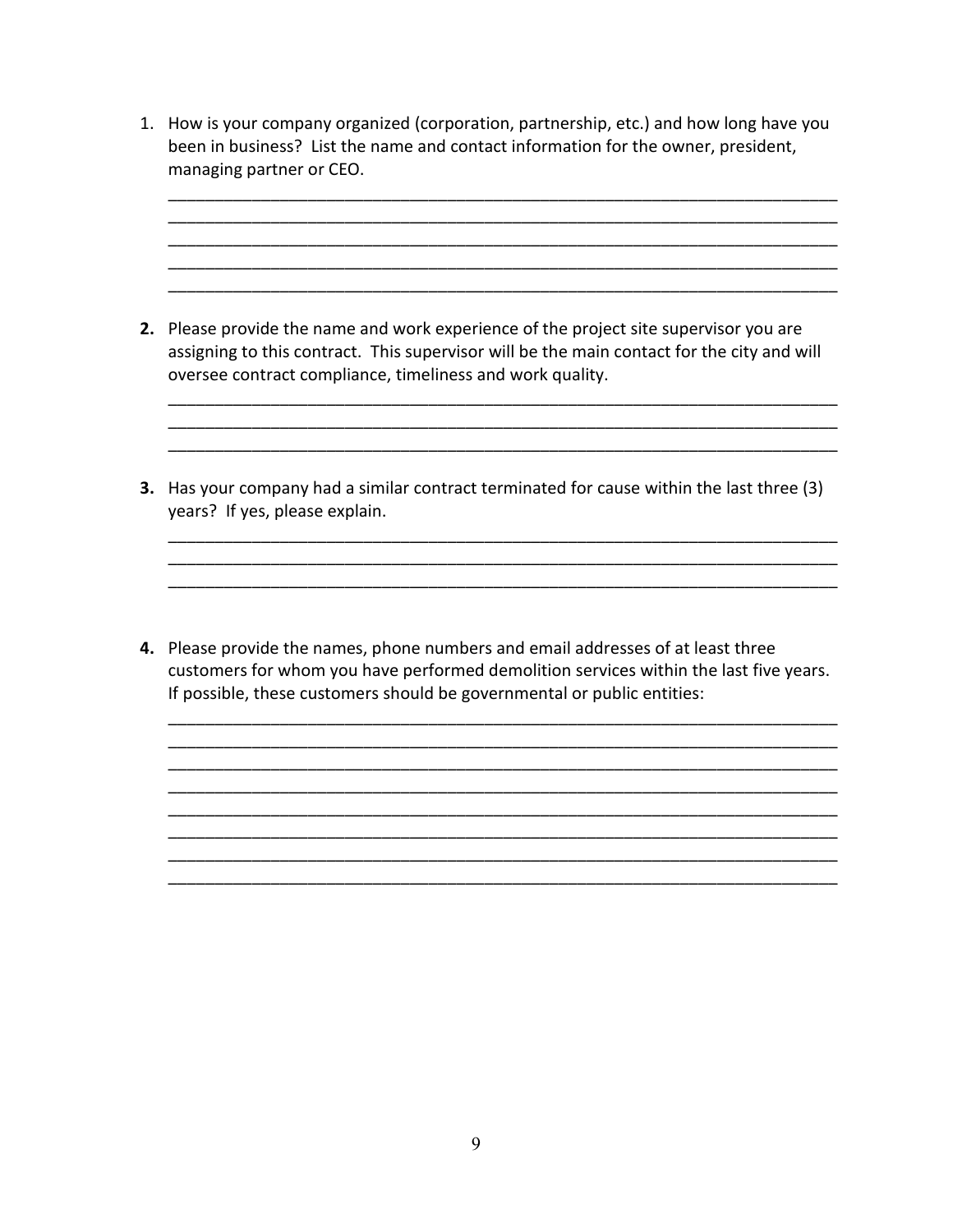#### **VI. NON-IRAN LINKED BUSINESS CERTIFICATION**

Pursuant to Michigan law (Iran Economic Sanctions Act, Michigan PA 517 of 2012), before accepting any bid or proposal or entering into any contract for goods and services with any prospective vendor, Missaukee City must obtain certification from the vendor that it is not an "Iran-Linked Business."

By signing below, I certify and agree on behalf of the company submitting this form and myself the following: (1) that I am duly authorized to legally bind the company submitting this proposal; (2) that the company submitting this proposal is not an "Iran-Linked Business," as that term is defined in Section 2(e) of the Iran Economic Sanctions Act, Michigan PA 517 of 2012; and (3) that I and the company submitting this proposal will immediately comply with any further certifications or information submissions requested by the city in this regard.

| <b>Company Name</b>       |                          |      |
|---------------------------|--------------------------|------|
| Authorized Representative |                          |      |
|                           | (printed name and title) |      |
| Signature                 |                          | Date |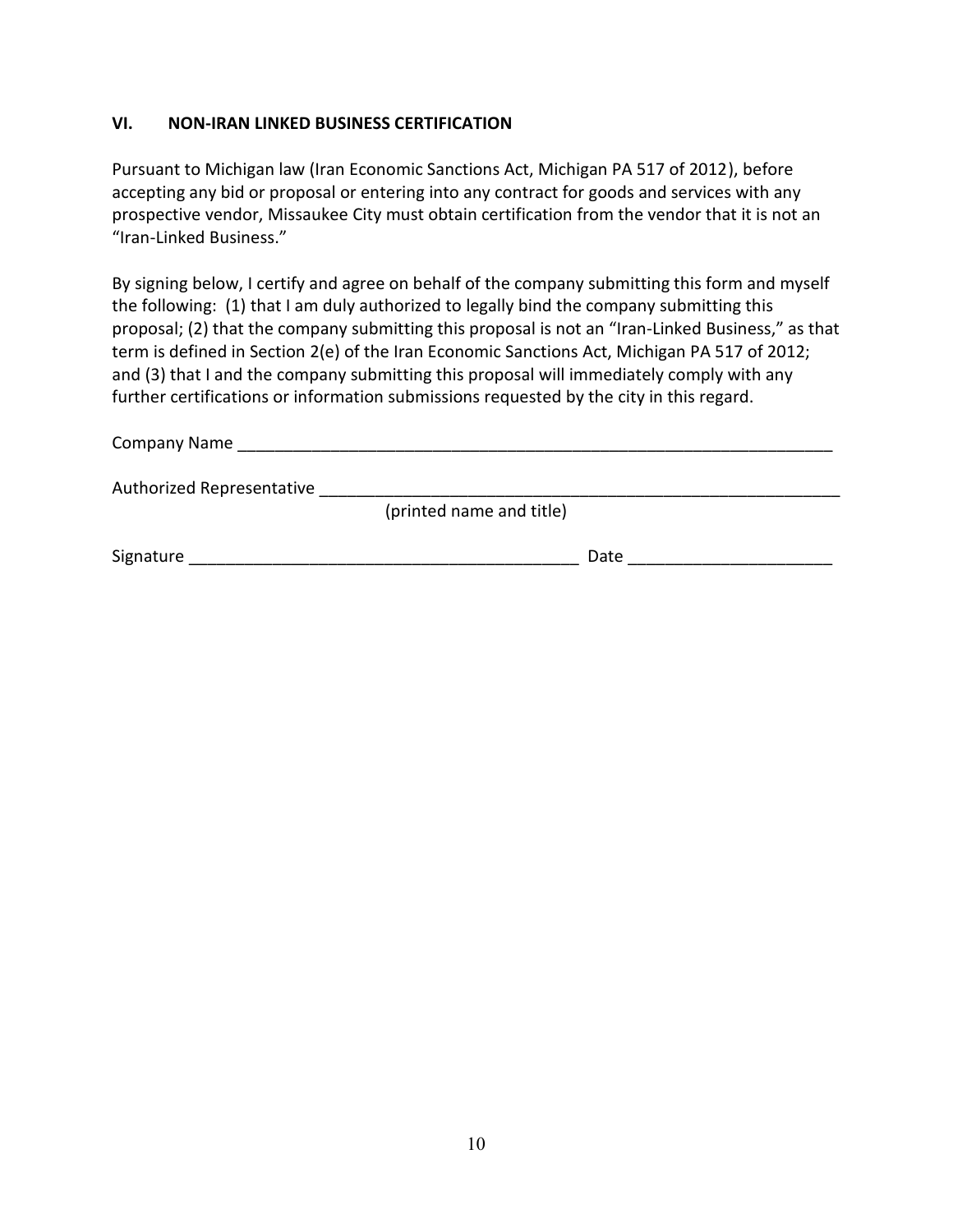# **AGREEMENT (to be executed after bid award)**

THIS AGREEMENT, made this day of and the 2022 by and between City of Ionia, a Michigan municipal corporation and doing business as an (individual), or (a partnership), or (a corporation) hereinafter called "Contractor,"

WITNESSETH: That for and in consideration of the payments and agreements hereinafter mentioned:

1. The CONTRACTOR will commence and complete:

## **CITY OF IONIA – CITY STREETS CRACK SEALING**

- 2. The CONTRACTOR will furnish all of the material, supplies, tools, equipment, labor, and other service necessary for the construction and completion of the PROJECT described herein.
- 3. The CONTRACTOR will commence the work required by the CONTRACT DOCUMENTS within 5 (five) calendar days after the date of the NOTICE TO PROCEED and will complete the same on or before  $\overline{\phantom{1}}$  August 31, 2022 unless the period for completion is extended otherwise by the CONTRACT DOCUMENTS.
- 4. The CONTRACTOR agrees to perform all WORK described in the CONTRACT DOCUMENTS and comply with the terms therein for the sum of  $\frac{1}{2}$  eras shown in the BID schedule.
- 5. The term "CONTRACT DOCUMENTS" means and includes the following:
	- (A) General Conditions
	- (B) Performance Bond
	- (C) Specific Instructions to Bidders
	- (D) General Specifications/Scope of Project & Safety
	- (E) Bid Proposal Form
	- (F) Non-Iran Linked Business Certification
	- (G) Agreement
	- (H) Appendix A Insurance Requirements
	- (I) Appendix B Bidder's Checklist
- 6. The OWNER will pay to the CONTRACTOR in the manner and at such times as set forth in the GENERAL CONDITIONS such amounts as required by the CONTRACT DOCUMENTS.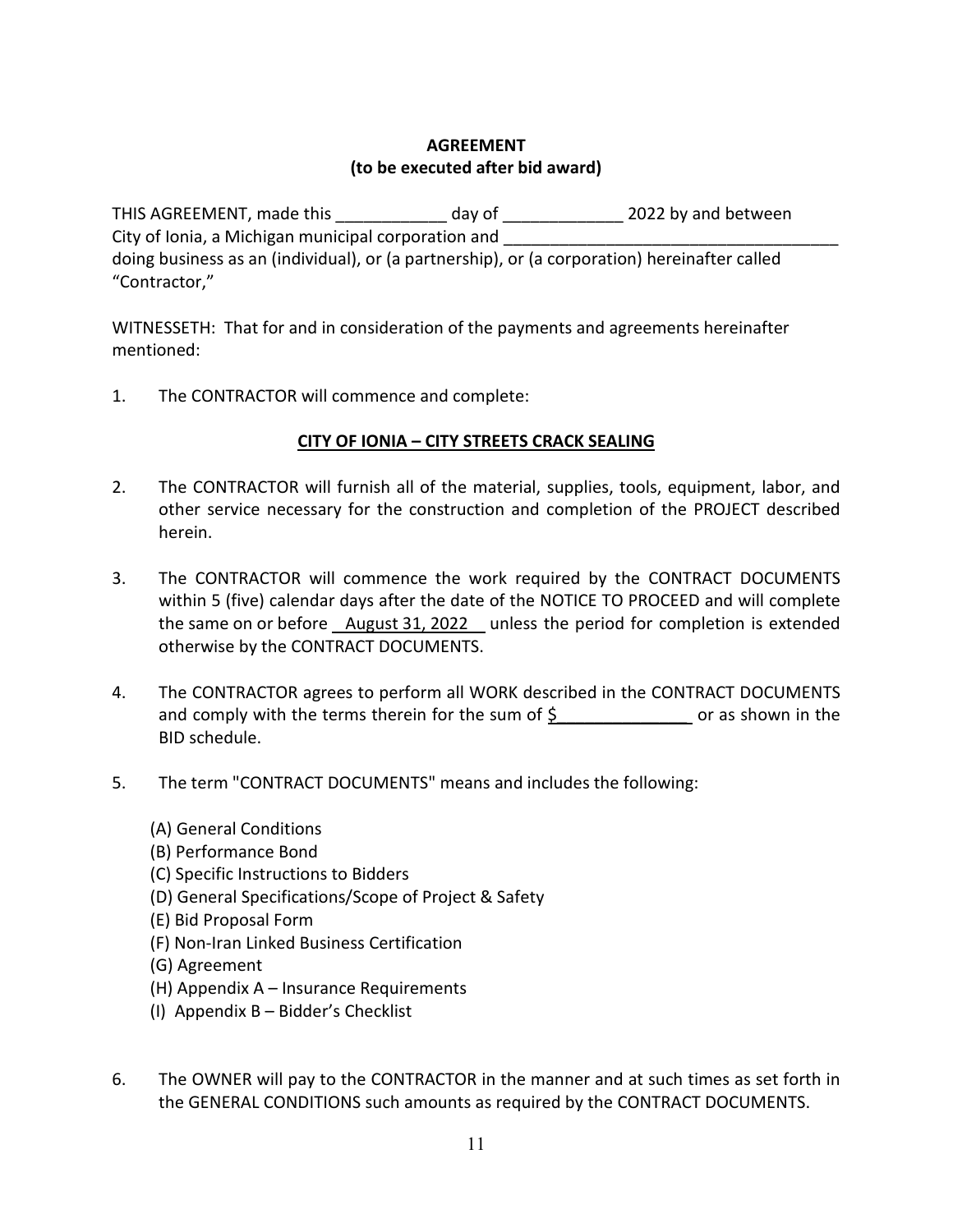7. This AGREEMENT shall be binding upon all parties hereto and their respective heirs, executors, administrators, successors, and assigns.

IN WITNESS WHEREOF, the parties hereto have executed, or caused to be executed by their duly authorized officials, this Agreement in \_two (2) copies \_ each of which shall be deemed an original on the date first above written.

| OWNER: City of Ionia                                       |                |
|------------------------------------------------------------|----------------|
|                                                            |                |
| Name Precia Garland                                        |                |
| Title City Manager                                         | (please print) |
| <b>CONTRACTOR:</b>                                         |                |
| <u> 1980 - Johann John Stein, fransk politik (d. 1980)</u> |                |
| Name<br>(please type)                                      | (please print) |
|                                                            |                |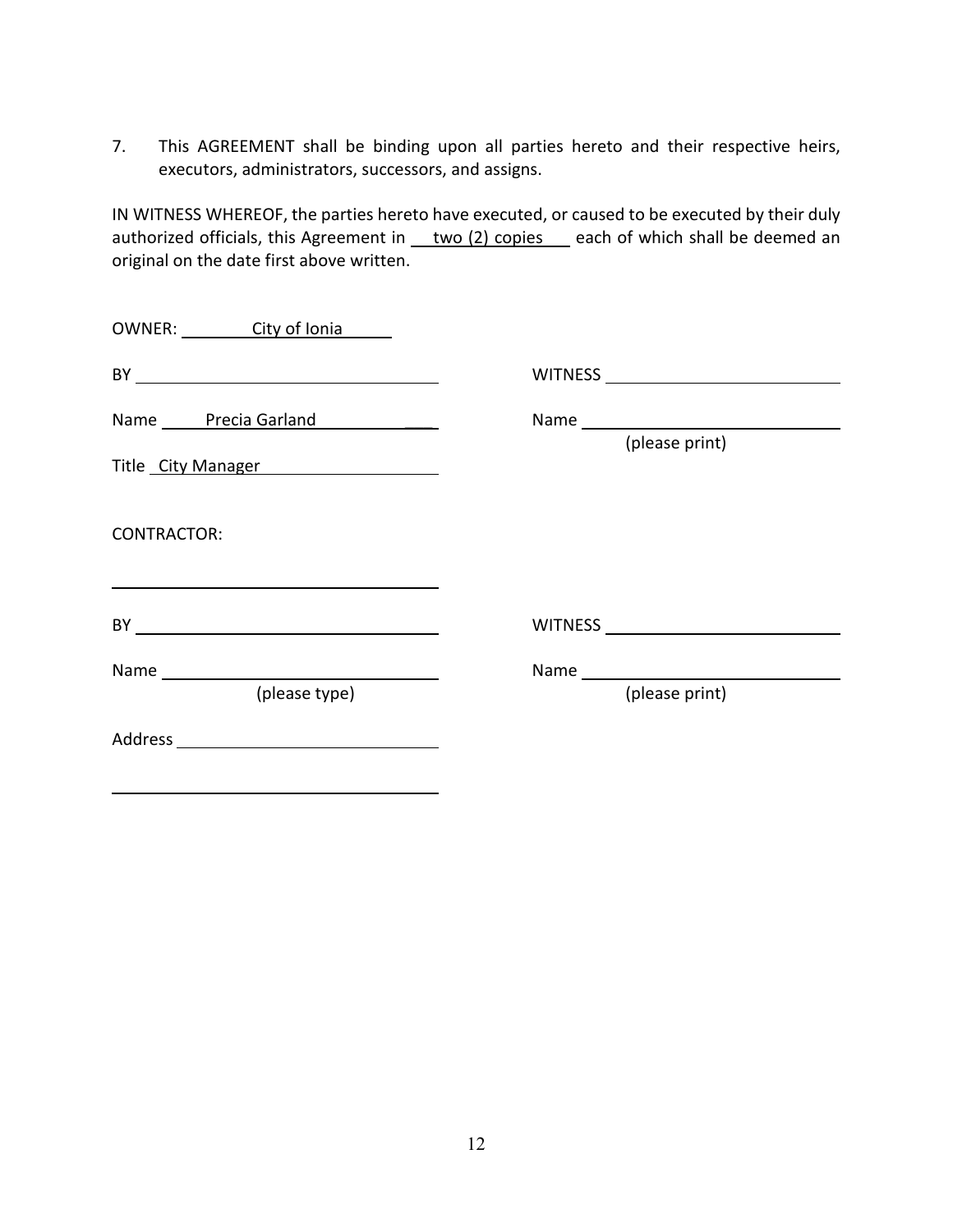#### **Appendix A – Insurance Requirements**

Upon notice of bid award, the successful bidder shall provide proof of insurance that includes the following specifications and follows this general form:

This is to certify that the following endorsement is part of the policies described below:

| NAMED INSURED (CONTRACTOR) | <b>COMPANIES OFFERING COVERAGE</b> |
|----------------------------|------------------------------------|
|                            |                                    |
| <b>ADDRESS</b>             |                                    |
|                            |                                    |

It is hereby understood and agreed that the City of Ionia, its city council and each member thereof and every officer and employee of the city shall be named as joint and several assureds with respect to claims arising out of the following project:

## **CITY OF IONIA – CITY STREETS CRACK SEALING**

It is further agreed that the following indemnity agreement between the city of Ionia and the named insured is covered under this policy: Contractor agrees to indemnify, hold harmless and defend city, its city council and each member thereof and every officer and employee of city from any and all liability or financial loss resulting from any suits, claims, losses or actions brought against and from all costs and expenses of litigation brought against city, its city council and each member thereof and any officer or employee of city that results directly or indirectly from the wrongful or negligent actions of contractor's officers, employees, agents or others employed by Contractor while engaged by contractor in the performance of this agreement.

The contractor, or any of its subcontractors, shall not commence work under this contract until it has attained the insurance required below and shall keep such insurance in force during the entire life of this contract. All coverage shall be with insurance companies licensed and admitted to do business in the State of Michigan and acceptable to the City of Ionia. The requirements below should not be interpreted to limit the liability of the contractor. All deductibles and self-insured retentions are the responsibility of the Contractor.

The Contractor shall procure and maintain the following insurance coverage:

- 1. Workers Compensation Insurance including Employer's Liability Coverage, in accordance with all applicable statutes of the State of Michigan
- 2. Commercial General Lability Insurance on an "occurrence basis" with limits of liability not less than \$1 million per occurrence and aggregate. Coverage shall include the following extensions: (a) Contractual Liability Coverage; (b) Products and Completed Operations Coverage; (c) Independent Contractors Coverage; (d) Broad Form General Liability Extensions or equivalent, if not already included.
- 3. Automobile Liability including Michigan No-Fault Coverages, with limits of liability not less than \$1 million per occurrence, combined single limit for Bodily Injury, and Property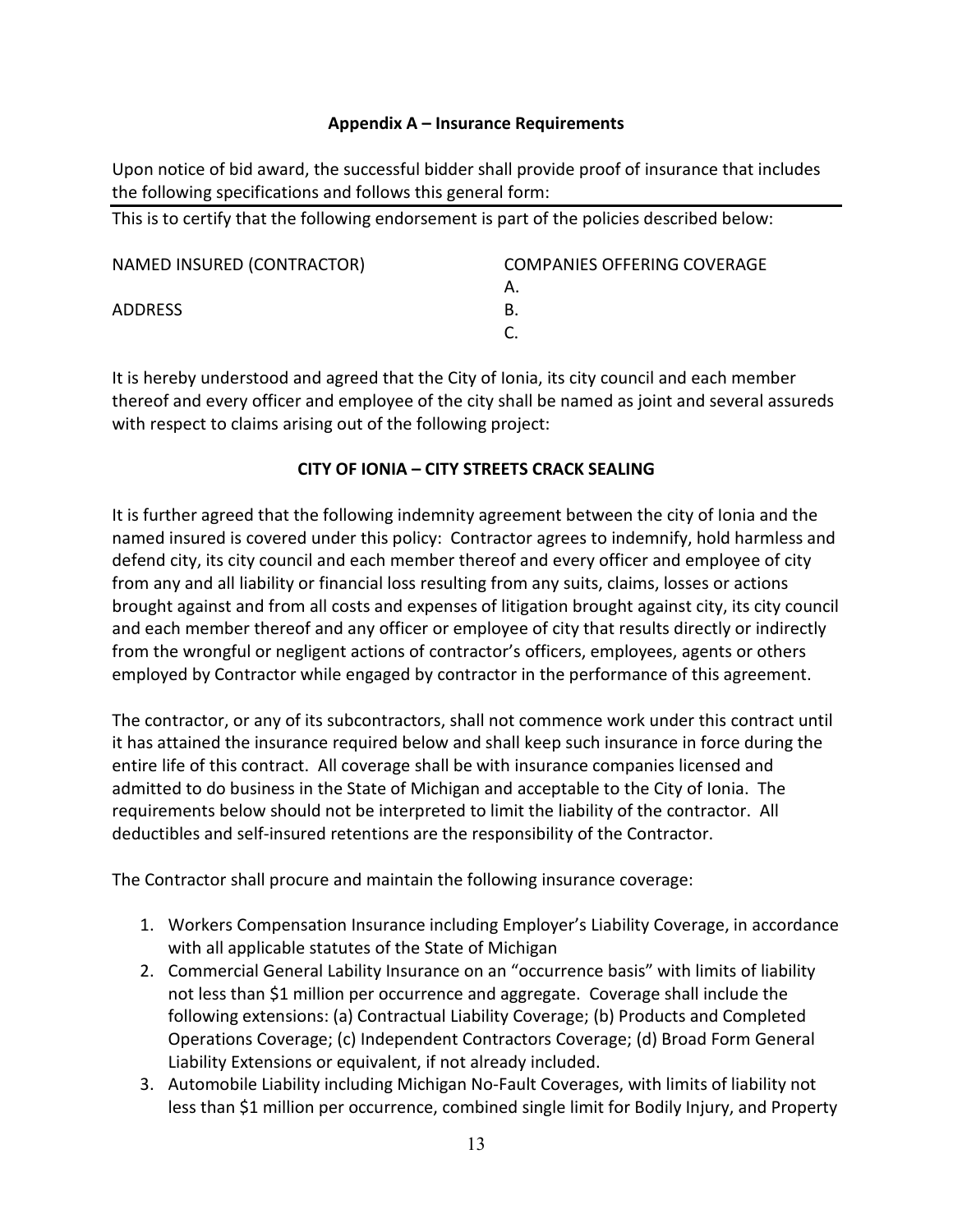Damage. Coverage shall include all owned vehicles, all non-owned vehicles, and all hired vehicles.

- 4. Additional Insured Commercial General Liability and Automobile Liability, as described above, shall include an endorsement stating the following shall be Additional Insureds: City of Ionia, all elected and appointed officials, all employees and volunteers, all boards, commissioners, and/or authorities and board members, including employees and volunteers thereof. It is understood and agreed by naming City of Ionia as additional insured, coverage afforded is considered to be primary and any other insurance City of Ionia may have in effect shall be considered secondary and/or excess.
- 5. Cancellation Notice All policies, as described above, shall include an endorsement stating that it is understood and agreed that a ten (10) day notice for non-payment of premium is required and a thirty (30) day notice is required for non-renewal, reduction, and/or material change, shall be sent to: City Manager, City of Ionia, 114 N Kidd St, PO Box 496, Ionia MI 48846.
- 6. Proof of Insurance Coverage The contractor shall provide to the City of Ionia at the time that the contracts are returned by him/her for execution, a Certificate of Insurance as well as the required endorsements.

If any of the above coverages expire during the term of this contract, the contractor shall deliver renewal certificates and endorsements to the City of Ionia at least ten (10) days prior to the expiration date.

## **\*\*\*Proof of Insurance or Insurability Required with Bid Submission**

If the required insurance (with the exception of the Additional Insured endorsement) is already in place, please include a copy of the Certificate of Liability Insurance with your bid. However, if required insurance is not already in place when submitting bid, contractors shall include a letter from their insurance agent (labeled Exhibit B) indicating that they will be able to secure a Certificate of Liability Insurance upon award of the contract.